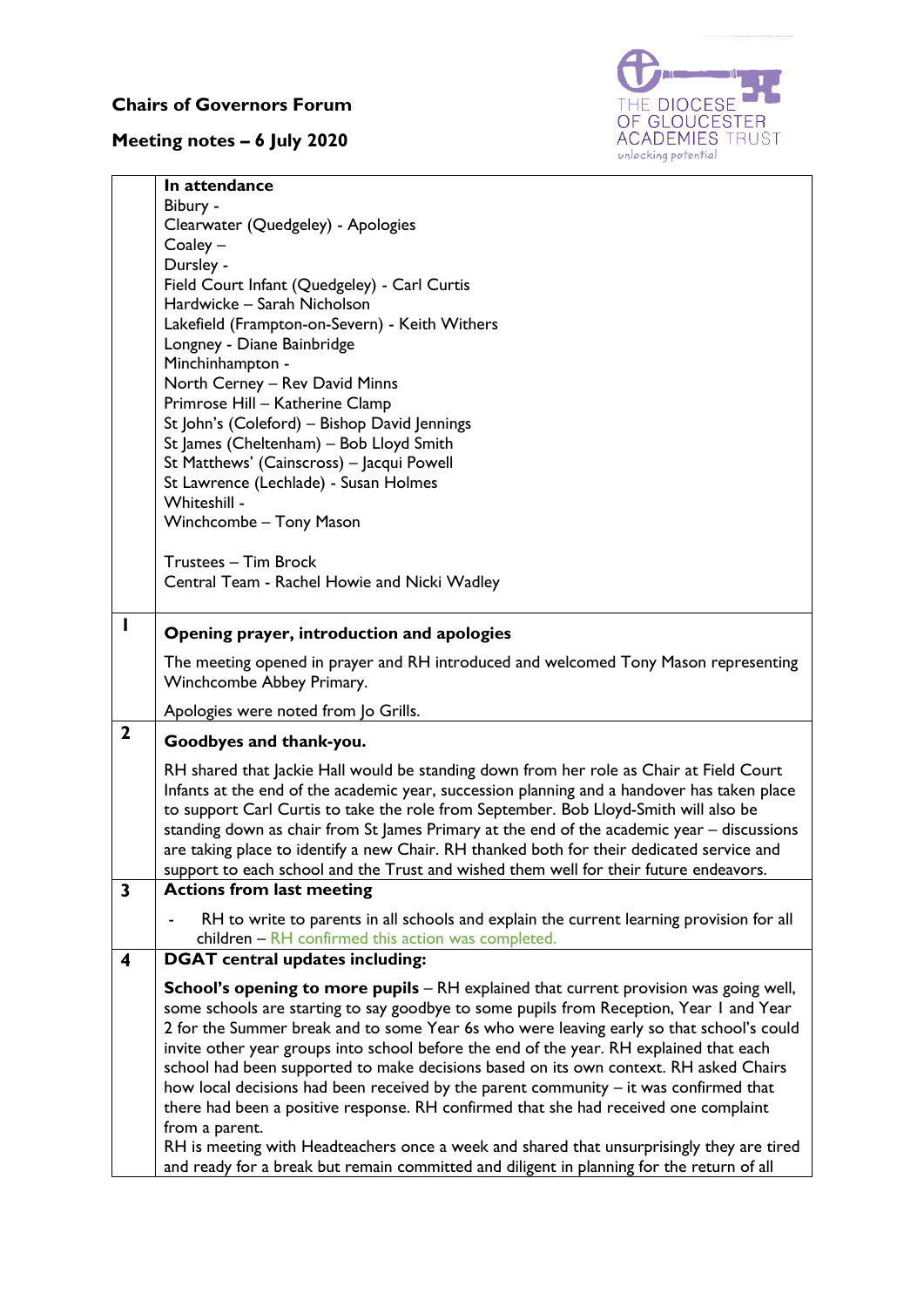|   | pupil in September. RH asked Chairs to sensitively but clearly encourage their                                                         |
|---|----------------------------------------------------------------------------------------------------------------------------------------|
|   | Headteachers to take a proper break over the Summer.                                                                                   |
|   | Summer catch-up and plans for September 2020 - the DfE has published guidance to                                                       |
|   | open schools to all pupils from September. RH is meeting with Headteachers prior to the                                                |
|   | Trust Board meeting to seek their views on fully re-opening in September so these can be                                               |
|   | shared with Trustees.                                                                                                                  |
|   | RH confirmed that there is no requirement for schools to be open to any pupils over the                                                |
|   | Summer and that the schools will use the allocated catch-up funding in the new academic                                                |
|   | year and that this will be part of the school's recovery curriculum.                                                                   |
|   | It has been confirmed that Ofsted visits will not take place until January 2021.                                                       |
|   | Annual budget approval update - RH thanked Chairs and all involved for preparing and                                                   |
|   | submitting their draft budgets. These will go to the Trust Board for approval and RH will                                              |
|   | write to each school and local governing board to confirm approval.                                                                    |
|   | Central team staffing - Nick Patten, Head of Finance is retiring at the end of August, he                                              |
|   | will be a huge loss to the organisation. Recruitment has commenced. There will be a short                                              |
|   | gap between Nick leaving and the new starter joining the team, but this will be over the                                               |
|   | Summer break and should not impact on schools.<br>Trust staff wellbeing survey - RH shared that she had been considering sending out a |
|   | whole Trust wellbeing survey to all staff. Results would be collated for each school and                                               |
|   | shared with the Headteacher and Chair of Governors and also analysed for trends for the                                                |
|   | whole Trust. RH invited views on the timing of the survey, noting that she did not want to                                             |
|   | add stress or worry to Headteachers who are already tired and who have worked so hard.                                                 |
|   | A range of views were shared. RH agreed to also seek the views of headteachers before                                                  |
|   | making a final decision.                                                                                                               |
|   | <b>Optional school parent survey - a school has requested an example parent survey, so</b>                                             |
|   | NW has written one that can be used by all schools should they wish to. This is entirely                                               |
|   | optional and will be sent to all schools this week.                                                                                    |
|   | School condition fund allocation - RH hoped to have an update to share but the audit                                                   |
|   | and finance meeting was rescheduled to 7 July. RH will update Chairs following the meeting.                                            |
| 5 | Local governing board meetings                                                                                                         |
|   |                                                                                                                                        |
|   | Planning for 2020/21 - NW has arranged to host two DGAT Coronavirus Governance                                                         |
|   | Reflection meetings and anyone involved in DGAT governance is invited. The intention is to                                             |
|   | provide an opportunity for all local governors to engage with the Trust and share their                                                |
|   | reflections on any successes from recent months, challenges and ideas for governance and                                               |
|   | the support needed from the central team moving forward. Not all chairs had seen the                                                   |
|   | invitation email. NW to send out the meeting invitation to all Chairs following this meeting.                                          |
|   | DfE guidance for holding governing board meetings remotely where possible to maintain                                                  |
|   | social distancing has not changed and further guidance will be shared in August. It was noted                                          |
|   | that governors are keen to return to face-to-face meetings, but we need to ensure we                                                   |
|   | balance that with minimising the risks in schools.                                                                                     |
|   | Local governing board annual schedule of work - NW thanked everyone for the                                                            |
|   | feedback received so far and explained the updates that would be made following the                                                    |
|   | feedback received. The framework is intended as an optional framework for LGBs to use                                                  |
|   | to plan their agendas. Clerks have seen the draft schedule and have responded to it very                                               |
|   | positively. There was no further feedback. NW to publish the final copy on the Trust                                                   |
|   | website.                                                                                                                               |
| 6 | <b>Statutory updates</b>                                                                                                               |
|   | Keeping Children Safe in Education - September 2020 update published and will be<br>implemented in September.                          |
|   | Academies Financial Handbook - September 2020 update and will be implemented in<br>September.                                          |
|   | All relevant Trust policies will be updated in line with the new guidance ready to be                                                  |
|   | implemented in September. NW will include a summary of changes to the updated guidance<br>in the DGAT Governance Briefing.             |
| 7 | <b>Policies</b>                                                                                                                        |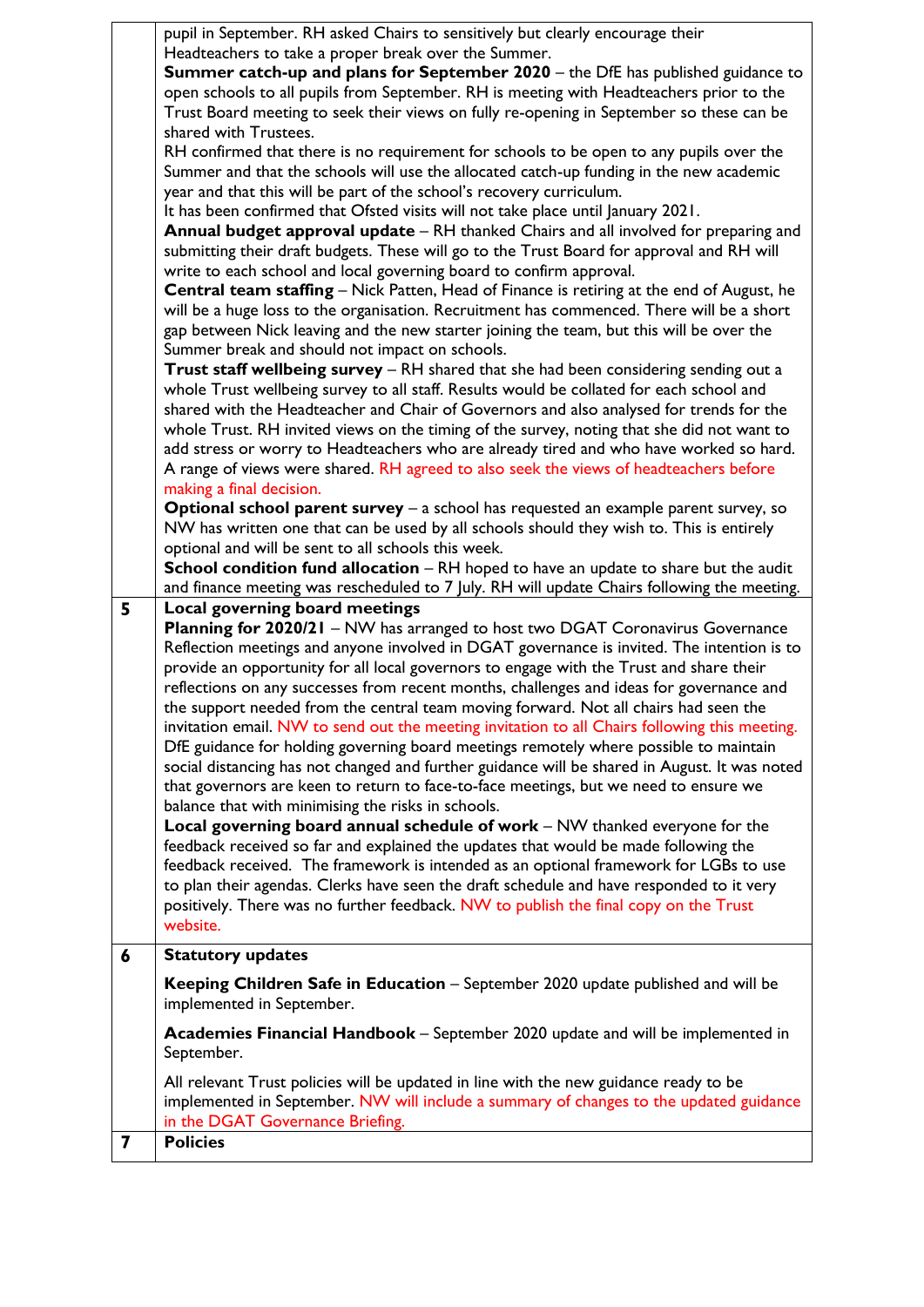|                | DGAT Conflicts of Interest Policy - This policy will be considered by the Trust Board<br>for approval next week. To note the proposed changes, include:                                                                                                                                                                                                                                                                                                                                                                                                                                                                                                                                                                                                                                                                                                                                                                                                                                                                                                                                                                                                                                                                                                      |
|----------------|--------------------------------------------------------------------------------------------------------------------------------------------------------------------------------------------------------------------------------------------------------------------------------------------------------------------------------------------------------------------------------------------------------------------------------------------------------------------------------------------------------------------------------------------------------------------------------------------------------------------------------------------------------------------------------------------------------------------------------------------------------------------------------------------------------------------------------------------------------------------------------------------------------------------------------------------------------------------------------------------------------------------------------------------------------------------------------------------------------------------------------------------------------------------------------------------------------------------------------------------------------------|
|                | 2.1 A new definition for a business and pecuniary interest and also a conflict of interest.                                                                                                                                                                                                                                                                                                                                                                                                                                                                                                                                                                                                                                                                                                                                                                                                                                                                                                                                                                                                                                                                                                                                                                  |
|                | 4: Updated and new information to provide guidance for recording a conflict of interest.                                                                                                                                                                                                                                                                                                                                                                                                                                                                                                                                                                                                                                                                                                                                                                                                                                                                                                                                                                                                                                                                                                                                                                     |
|                | 9: New section to cover the process for Related Party Transactions.                                                                                                                                                                                                                                                                                                                                                                                                                                                                                                                                                                                                                                                                                                                                                                                                                                                                                                                                                                                                                                                                                                                                                                                          |
|                | 10. New section to cover non-compliance with the policy.                                                                                                                                                                                                                                                                                                                                                                                                                                                                                                                                                                                                                                                                                                                                                                                                                                                                                                                                                                                                                                                                                                                                                                                                     |
|                | The policy has been reviewed against the Academies financial handbook 2020 and is<br>compliant in preparation for September.                                                                                                                                                                                                                                                                                                                                                                                                                                                                                                                                                                                                                                                                                                                                                                                                                                                                                                                                                                                                                                                                                                                                 |
| 8              | Clerks forum - 23rd June                                                                                                                                                                                                                                                                                                                                                                                                                                                                                                                                                                                                                                                                                                                                                                                                                                                                                                                                                                                                                                                                                                                                                                                                                                     |
|                | NW provided an overview of the recent Clerks' forum. Clerks have shared that they<br>welcome the increase in support and feedback from the forum has shown that Clerks are<br>using their new knowledge to improve governance processes and practice. RH asked if this<br>was been reflected at LGB meetings and it was confirmed it is.                                                                                                                                                                                                                                                                                                                                                                                                                                                                                                                                                                                                                                                                                                                                                                                                                                                                                                                     |
| 9              | <b>Trust board update</b><br>RH provided an update from the Trust Board and confirmed Trustees continue to meet on<br>a monthly basis through the coronavirus pandemic. RH and TB confirmed that Trustees<br>have engaged in robust discussion and debate when considering the wider opening of<br>schools which led to a strong level of challenge but collective decision-making. RH agreed<br>to send out the minutes of the Trust Board meeting. RH confirmed she had shared the<br>Trust's decisions with the Regional Schools Commissioner.<br>The next Trust Board meeting will consider the safe opening of schools to all pupils from<br>September, the views of Headteachers will be fully shard with Trustees. Trustees will also<br>be considering the Trust's plans for the recovery curriculum and how the organisation can<br>balance shared principles with school's having the opportunity to implement a recovery<br>curriculum that meets local need. Decisions will be made in consideration of school's<br>infection control policies.<br>Trustees have been focusing on the wellbeing of staff and a Mental Health Champion will be<br>available in every school. The Trust is consolidating the good practice already in place into a |
| $\overline{0}$ | wellbeing strategy.<br>Chair of governors' Forum 2020/21                                                                                                                                                                                                                                                                                                                                                                                                                                                                                                                                                                                                                                                                                                                                                                                                                                                                                                                                                                                                                                                                                                                                                                                                     |
|                | <b>Provisional dates</b><br>Tuesday 29th September 2020<br>Tuesday 2 <sup>nd</sup> March 2021<br>Tuesday 8th June 2021                                                                                                                                                                                                                                                                                                                                                                                                                                                                                                                                                                                                                                                                                                                                                                                                                                                                                                                                                                                                                                                                                                                                       |
|                | A discussion took place in response to the suggestion to increase the number of meetings<br>to continue the positive engagement and collaboration gained during the last few months. It<br>was suggested by increasing the number of meetings the format could also be adapted to<br>include a mixture of face-to-face and remote meetings. It was also suggested that some<br>Chairs may also choose to attend meetings remotely should they have a long distance to<br>travel. The environmental impact of avoiding unnecessary travel was noted. NW and RH<br>will consider and share a meeting dates/format proposal in August.                                                                                                                                                                                                                                                                                                                                                                                                                                                                                                                                                                                                                          |
| $\mathbf{H}$   | <b>AOB</b><br>Thanks were shared from those present for the incredible support and guidance from the<br>Trust and central team over the lockdown period.                                                                                                                                                                                                                                                                                                                                                                                                                                                                                                                                                                                                                                                                                                                                                                                                                                                                                                                                                                                                                                                                                                     |
|                | Confirmation was sought as to when clergy can return to visit schools to lead collective<br>worship and offer support to schools. RH confirmed that under the current guidance large<br>gatherings for collective worship and assemblies were prohibited and that this was to be<br>organised in classrooms. DGAT will provide further clarity before the start of the Autumn<br>term and in line with the most up-to-date guidance from the DfE.                                                                                                                                                                                                                                                                                                                                                                                                                                                                                                                                                                                                                                                                                                                                                                                                            |
|                | It was suggested that the Trust board engage with local MPs on a more regular basis to<br>express the challenges that have been experienced by schools.                                                                                                                                                                                                                                                                                                                                                                                                                                                                                                                                                                                                                                                                                                                                                                                                                                                                                                                                                                                                                                                                                                      |